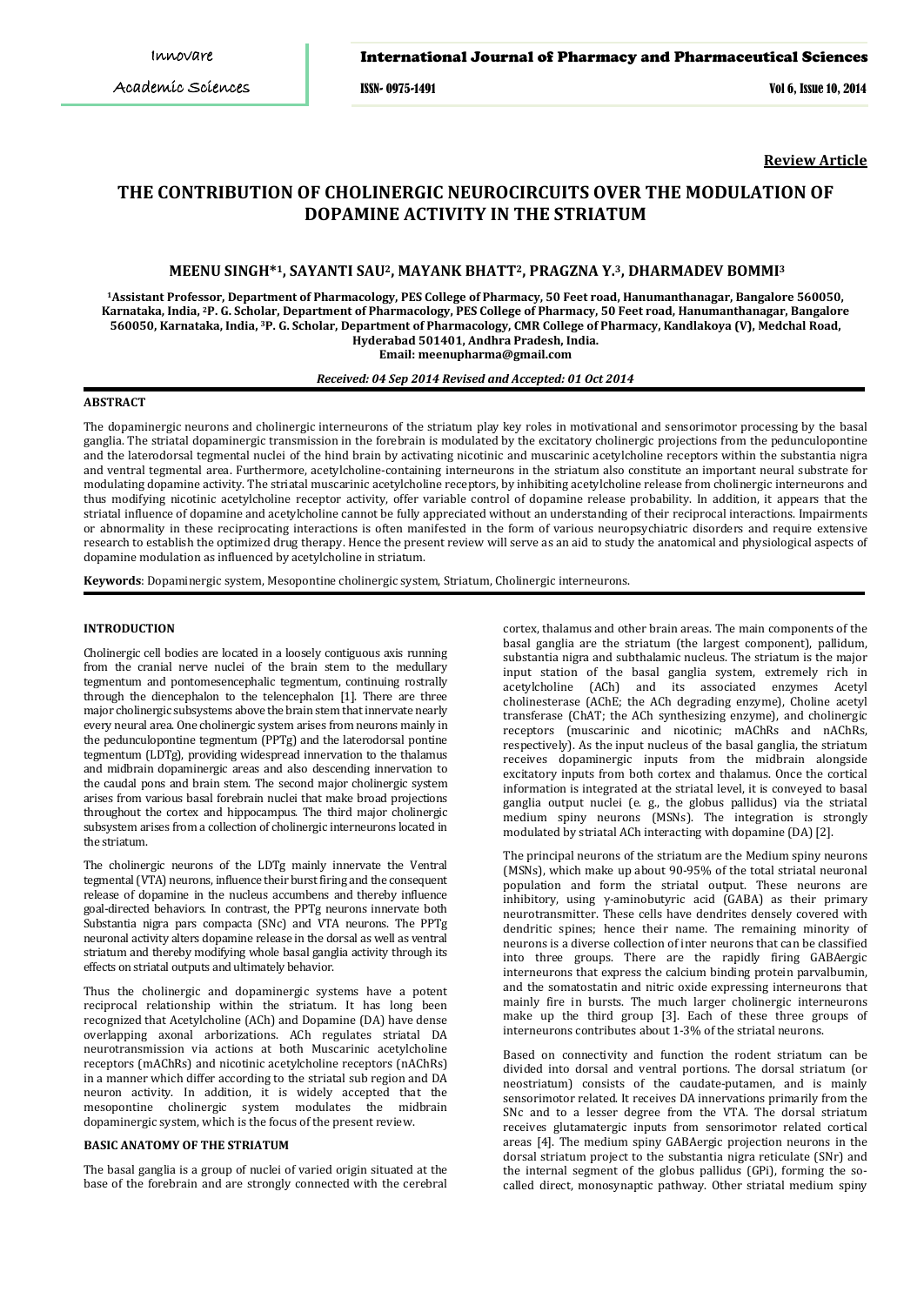neurons project to the external segment of the globus pallidus (GPe) multisynaptically, via intermediate connections forming the indirect pathway. However, these two pathways are not strictly separated, as some MSNs project to the internal segment of the globus pallidus and also send axon collaterals to the external segment of the globus pallidus[5, 6]. The thalamus is another major input region of the neostriatum, with glutamatergic thalamostriatal neurons [2].

The ventral striatum which is composed of the NAc (nucleus accumbens) and portions of the olfactory tubercle is mainly limbic related. It receives DA innervations primarily from the VTA and to a lesser degree from the SNc. The NAc sends inhibitory projections to the VTA and surrounding DA areas, and receives its major glutamatergic input from the prefrontal cortex, the hippocampus, and the amygdale [4, 7, 8]. Figure 1 explains the connectivity to and from the striatum.

The NAc affects cortical arousal, attention, and cognitive function through its projections to the basal forebrain cholinergic neurons [9]. The NAc participates in reward-based learning and addiction by serving as limbic-motor or motivation-action interface [4, 10].

A single dopamine neuron projecting to the striatum forms highly branched arbors, which constitutes 5.7% of the volume of the striatum, with a high density of axonal varicosities approximately 1 million and form dopamine synapses at an incidence estimated at 1 in every 10-20  $\mu$ m<sup>3</sup> in the rat [11,12]. Although dopamine fibers make synaptic connections, DA receptors and DA uptake transporters exist extra synaptically [13-15]. Spillover of dopamine from the synapse into the extracellular space mediates extras ynaptic/volume transmission [16, 17, 18, 19], whereas ACh acts mainly via non-synaptic and diffuse transmission, released by the varicosities in addition to synaptic transmission [20].



**Fig. 1: Correlation of various parts of brain within the striatum**

#### **Cholinergic interneurons (ChIs) in the striatum**

The striatum is extremely rich in cholinergic interneurons [21]. The cholinergic interneurons in the striatum were identified as giant interneurons by kolliker, through his classic studies of a combination of golgi staining [22, 23] and intracellular labeling with immunochemistry for choline acetyl transferase [24]. In the striatum the cholinergic input arises solely from cholinergic striatal interneurons [1, 25, 26]. The ratio of medium sized neurons (mostly spiny projection neurons) to large cells (mostly cholinergic interneurons) is about 100 to 1 or 2 [27]. It is estimated that a total of 2.8 million neostriatum neurons are found on one side of a rat brain [28], and the number of cholinergic interneurons in a rat is approximately 40,000 per side. When compared to other cells in the neostriatum, the cholinergic interneurons are the one with large and

extremely dense axonal arbors. The cholinergic arbors within the dorsal and ventral striatum are more reminiscent of dopaminergic arbours. As per quantitative electron microscopic studies there are approximately 2x108 ACh varicosities/mm3 in the striatum and each striatal cholinergic interneuron has 500,000 axon varicosities. A 10 µm radius sphere of striatal neutrophil contains about 400 dopaminergic as well as cholinergic axon terminals [25, 29]. These cholinergic interneurons are spontaneously active in the striatum [30-32].

Not only dopaminergic neurons, but also the cholinergic interneurons are critically involved in signaling unexpected primary rewards as well as signaling learning associated with events of high salience [26-37]. The cholinergic interneurons signal these events with a pause in firing, in a burst-pause-burst pattern [38, 39]. Like dopaminergic neurons striatal cholinergic interneurons form synapses primarily onto distal dendrites and dendritic spine necks in the striatum. In addition to the direct action at synaptic sites, ACh like DA may also influence striatal function via volume transmission [20, 40]. The highest expression of ACh, DA, tyrosine hydroxylase, choline acetyl transferase and acetylcholine esterase due to the extensive axonal arborization ensures that the cholinergic and dopaminergic system are positioned to interact within the striatum [31].

#### **Dopamine receptors in the striatum**

Dopamine receptors are a class of metabotropic G protein coupled receptors. There are atleast 5 subtypes of dopamine receptors as identified by molecular cloning studies [41]. They are classified into  $D_1$  like family receptors ( $D_1 \& D_5$ ) which are coupled to G protein G<sub>S</sub> that stimulates adenylyl cyclase and  $D_2$  like receptors  $(D_2,D_3,D_4)$ which are coupled to G<sub>i</sub> and inhibit adenylyl cyclase. The relative abundance of  $D_1$  like and  $D_2$  like receptors in the brain is in the order of  $D_1 > D_2 > D_3 > D_5 > D_4$  [41, 42, 43, 44]. The striatum has the highest expression of dopamine receptors in the brain. DA inputs to the striatum arise predominantly from the "A9-A10" dopamine neurons in the midbrain. The  $D_1$  and  $D_2$  receptors (and to a lesser extent  $D_3$ , $D_4$ , $D_5$ , on the striatal Spiny projection neurons can be classified into sub populations based on their expression levels [45, 46, 47, 48, 49]. The activity of striatal spiny neurons can be altered by dopamine by modulating voltage dependent ion channels as well as excitatory and inhibitory synaptic inputs [49]. Based on some previous studies it is found that membrane excitability of striatal neurons is increased by the activation of  $D_1$  like receptors and decreased by the activation of  $D_2$  like receptors [18, 50, 51]. The state of the neurons also influences the effects caused by DA. The cholinergic interneurons in the striatum contain  $D_2$  receptors in both the short and long forms and to a lesser extent contain  $D_5$ receptors mainly in the samotodendritic areas [46, 52]. These D5 receptors may regulate the excitability and ACh release from cholinergic interneurons. Activation of  $D_1$  like (probably  $D_5$ ) can depolarize cholinergic interneurons and enhance ACh release [53,54,55,56,57], whereas activation of  $D_2$  like receptors inhibits striatal ACh efflux [55], through suppression of N type Ca2+ channels that directly initiate ACh release [52].

#### **Muscarinic and nicotinic receptors in striatum**

Autoradiography studies using tritriated agonist identified that cholinergic receptors expressed in the striatum are of both metabotropic muscarinic (mAChR) and ionotropic nicotinic (nAChR) families. Thus the striatum is richly endowed with both classes of cholinergic receptors. Nicotinic ACh receptors are composed of five subunits, which can be categorized into three classes based on their evolutionary relationship, their pharmacology and their physiology. These include muscle nAChRs and two classes of neuronal nAChR one class is formed from α-β subunit combinations (α2-α6,α10 and β2-β4), the other class from subunits which can form homo oligomeric neuronal nAChRs (α7-α9) and in the third class only the α7 subunit is widely distributed in the mammalian CNS [58]. Among the most commonly expressed nAChR subunits, the α4 and β2 subunit is the first and is widely expressed throughout the mammalian brain including the midbrain DA areas and the striatum [59, 60] but the  $\alpha$ 7 containing nAChRs which are the next most common [61], are not highly expressed in the striatum. In the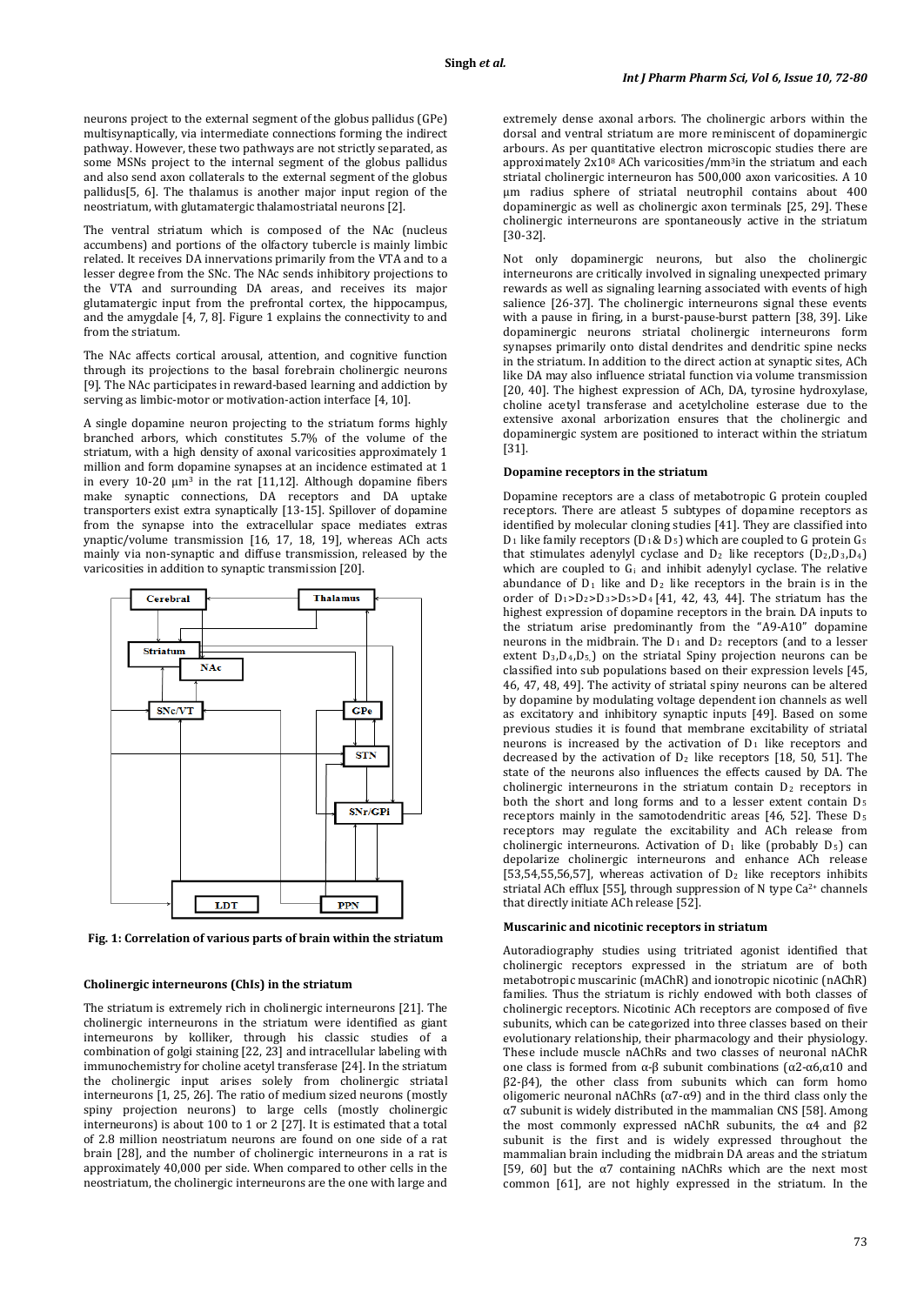mesostriatal DA system of the mouse, the β2 nAChRs are the most widely expressed, followed by  $\alpha$ 4 and  $\alpha$ 6 subunits. In the VTA and SN β2 nAChR are expressed on all DA neurons and most of the GABA neurons [62, 63, 64], whose activation increases excitability, action potential firing, and Ca2+ influx [62, 64, 65, 66]. DA axon terminals in the striatum express nAChR as indicated by histochemical and ion flux measurements with synaptosomes [60, 67, 68, 69]. Electrophysiological data, support the fact that striatal nAChRs are present only on the GABAergic interneurons, but not on the medium spiny neurons or cholinergic interneurons [58]. Molecular cloning has identified five different types of mAChRs,  $M_1-M_5$  present on a variety of neurons and axon terminals throughout the striatum. They are divided into  $M_1$  like  $(M_1,M_3,M_5)$  and  $M_2$  like  $(M_2 \text{ and } M_4)$ in a similar manner as that of the DA receptors  $M_1$  like receptors are coupled to the Gs class of G2 proteins, whereas  $M_2$  like receptors are coupled to the Gi protein.  $M_1$ ,  $M_2$  and  $M_4$  are the dominant striatal muscarinic subtypes [70, 32]. MSNs express primarily  $M_1$  and  $M_4$ , while  $M_2$ ,  $M_3$  and  $M_5$  subtypes are present in very low or undetectable levels [71, 72, 73, 74, 75, 76]. In contrast to MSNs, the striatal cholinergic interneurons have dominant expression of M2 and M4 mAChRs [77, 78, 79, 80].

# **DOPAMINERGIC PATHWAYS IN CNS**

Nigrostriatal and mesocorticolimbic dopaminergic pathways are the two major dopaminergic (DA) systems in the CNS. The nigrostriatal DA system innervates the striatum and mediates excitatory and inhibitory influence, via dopamine  $D_1$  like  $(D_1/D_5)$  and  $D_2$  like  $(D_2, D_3, D_4)$  receptors and acetylcholine (ACh) muscarinic M<sub>1</sub> like  $(M_1/M_3/M_5)$ and M<sub>2</sub> like  $(M_2/M_4)$  receptors, of direct and indirect GABAergic striatal output pathways. Striatal neurons in the direct pathway utilize dopamine  $D_1$  receptors, whereas those in the indirect pathway utilize  $D_2$  receptors.  $D_1$  receptors activation stimulates adenylate cyclase there by activating the GABAergic substance P containing medium spiny output neurons, whereas D<sub>2</sub> receptors activation inhibits adenylate cyclase, there by inhibiting GABAergic enkephalin containing output neurons [81]. Thus the direct (via D1) and indirect (Via D2 ) pathways have opposing actions, but the net outcome activating motor regions of the cortex is the same. In some, the striatal dopamine released from the nigrostriatal pathway finally facilitates voluntary movements through increasing thalamocortical activity either by direct or indirect reduction of GPi/SNr activity [82].

The Mesocorticolimbic DA system consists of dopaminergic neurons originating in the VTA projecting via the medial forebrain bundle (MFB) to forebrain limbic and cortical areas [83]. Based on the localization of dopamine containing cell bodies within the VTA and their projection targets, it is further divided into two subsystems. The mesolimbic DA pathway is the one in which the dopaminergic cells of the paranigral VTA subdivision project to the NAc, amygdala, and hippocampus and (the central part of the reward system) the mesocortical DA pathway is the one in which the DA neurons of the parabrachial VTA subdivision project to the cortical structure [84]. However when compared to the other VTA projection target nuclei, the NAc is more established in the maintenance of goal directed behavior related to obtaining natural and artificial rewards as well as stimulus reward associations [85, 86].

According to traditional views, nigrostriatal system with dopamine containing cell bodies in the substantia nigra pars compacta (SNC) of the midbrain and projecting to the dorsal striatum, play a role in the expression of motor acts, while the mesocorticolimbic system with dopamine containing cell bodies originating in the VTA of the midbrain and projecting largely to the nucleus accumbens and other ventral striatal regions such as hippocampus, amygdala and medial prefrontal cortex play a role in reinforcement/incentive motivational processes [83, 84, 87, 88]. However, it is not just mesocorticolimbic dopamine that is important for reward function; nigrostriatal dopamine is similarly important.

The nigrostriatal and mesolimbic dopamine "systems" are not simply differentiated anatomically, and significant functional interactions between the two systems have been recently suggested [4, 89]. While it is the mesocorticolimbic dopamine system that is most frequently associated with brain stimulation reward, the dopaminergic fibers from the SN and the VTA each enter and project along the MFB [90], and reward sites are found in both SN and VTA [91].

Despite several kinds of heterogeneity both between SN and VTA dopamine neurons [92,93,94,95] and also within SN [96] and VTA [97,98,99] dopamine groupings, subsets of both SN and VTA dopamine neurons show the characteristic responses to reward and reward-predictive stimuli and to reward omission [100]. Indeed, the responses of SN and VTA neurons to rewards and reward-predictors are so indistinguishable that the electrophysiological data from cells in the two regions are traditionally pooled [100]. SN and VTA dopamine neurons share the same qualifying characteristics for whatever role dopamine neurons play in reward function.

#### **Afferents modulating the activity of dopaminergic neurons in the VTA**

Accumbal DA release is modulated by various afferents to the VTA such as the glutamatergic afferents from the lateral hypothalamus [101], bed nucleus of stria terminalis [102]and the superior coliculus [103], the GABAergic input, e. g. from the NAcc shell and medial part of ventral pallidum and the noradrenergic afferents from the locus coeruleus [104]. Activation of the GABAergic inter neurons in the VTA inhibits the release of accumbal dopamine [105]. 5-HT afferents from the dorsal and medial raphe and the hypothalamic opioidic provide input via the ventral tegmental GABAergic interneurons [106, 107], thereby modulating the activity of the DA neurons in VTA. Moreover, the orexin containing projections from lateral hypothalamus to VTA also regulates the activity of ventral tegmental DA neurons [108,109,110]. Cholinergic neurons in additionally, the mesopontine areas i. e. the pedunculopontine tegmental area (PPTg) and laterodrosal tegmental area (LDTg) provide GABAergic input and thereby have an important modulatory role [108, 111, 112, 113].

#### **Distinct action potential firing patterns of the dopaminergic neurons in the VTA**

Based on previous microelectrode studies two cell types are identified in the striatum which differ in the action potential firing patterns [114]. The cells which are often silent for seconds, but fire in brief episodes are commonly called phasically active neurons (PANS), which include medium spiny projection neurons of the striatum [115]. On the other hand cells which fire tonically at a rate that might vary, but which doesn't exhibit long periods of silence are called tonically active neurons (TANS), cholinergic interneurons are of this type [116]. The mesostriatal DA neurons exhibit two broad and well defined firing modes *in vivo*; single spike firing in regular or irregular patterns (10Hz) and burst firing of 3-5 spikes at a frequency of 15-100Hz [117,118,119] and in between DA neurons are in a hyper polarized, quiescent state. A change from single to burst firing enhances and prolongs the signal strength, which in turn increases the DA levels in NAcc [120]. Initially presentation of a novel food reward [121], as well as conditioned stimulus associated with it leads to phasic burst firing of the DA neurons [122]. Later on as the reward becomes expected due to training the DA neurons loses their phasic bursting.

# **CHOLINERGIC REGULATION OF THE VENTRAL TEGMENTAL AREA**

Cholinergic neurons are widely distributed throughout the brain [123, 124] and have cognitive functions such as learning [125], memory [126] and attention [127]. Interestingly, cholinergic neurons have been identified in the mesopontine area i. e. the pedunculopontine tegmental area (PPTg) and (LDTg). Therese neurons project to various brain regions such as the thalamus, hypothalamus, basal forebrain, substantia nigra and medial limbic cortex. Additionally, the cholinergic neurons in the mesopontine area provide the only known cholinergic projections to the VTA [123]. Specifically, the cholinergic neurons of the LDTg projects to the VTA, whereas the PPTg mainly projects to substantia nigra [113-131]. The cholinergic neurons originating in the LDTg regulate the activity of ventral striatum while that of the PPTg regulates the activity of dorsal striatum [132-134]. However, it is unlikely that these relationships are wholly exclusive, as the VTA receives bilateral innervations not only from the LDT but also the PPN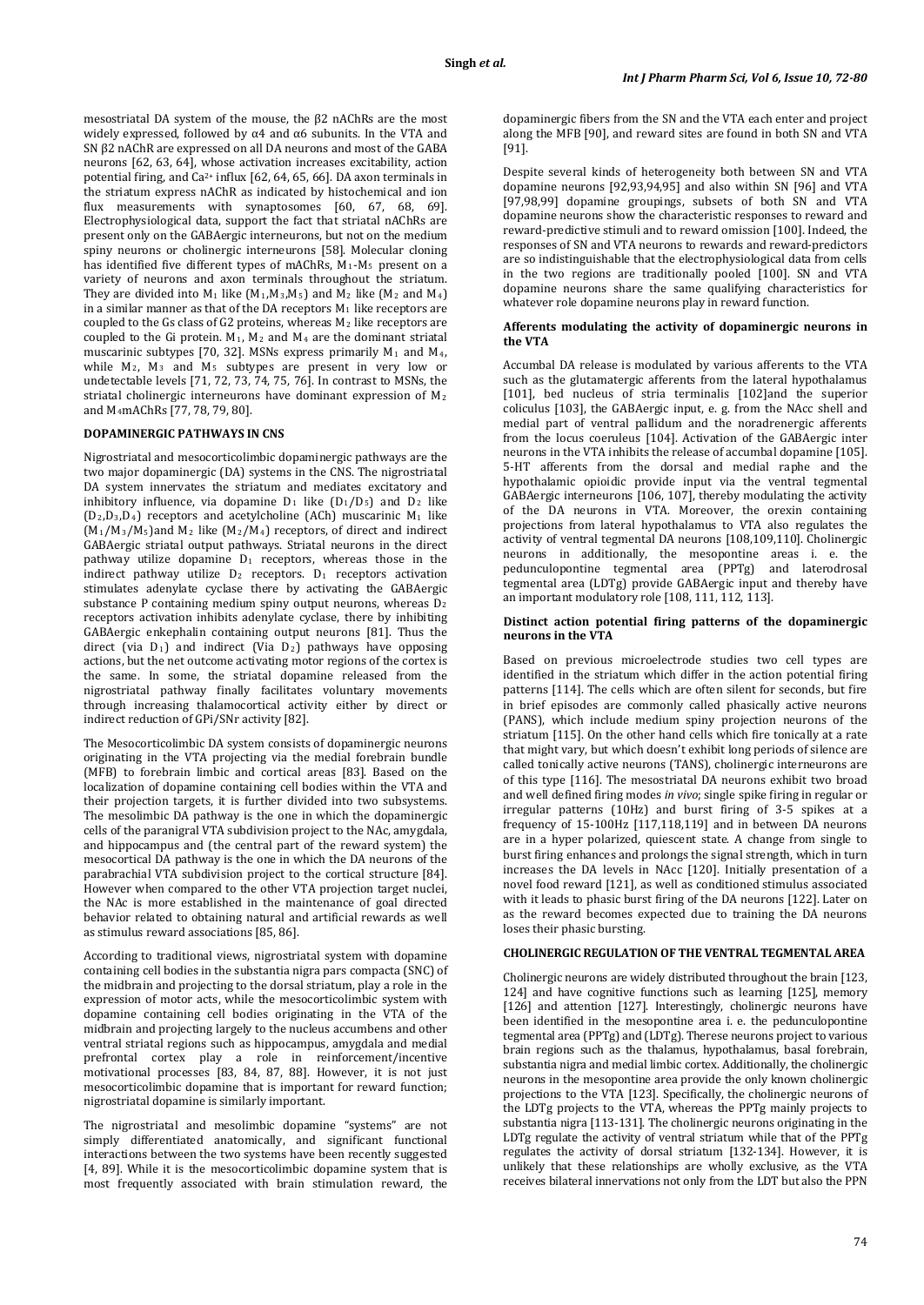(pedunculopontine tegmental nucleus) [130-137]. As seen with PPN, the LDT cholinergic neurons also project ipsilaterally to SNc dopaminergic neurons, but the projection is not as dense as that arising in the PPN [1,130,138]. Thus the PPN, rostral part of the brainstem cholinergic system projects ipsilaterally to the SNc, most caudal part of the midbrain dopaminergic system, whereas the medial and caudal parts of the brainstem cholinergic system (PPN caudal and LDT) project bilaterally to the VTA, the most rostral part of the midbrain dopaminergic system. The cholinergic projection from the LDTg to the VTA involves regulation of thedopaminergic, rather than the GABAergic mesoaccumbal neurons. And also it is important to note that the PPN cholinergic neurons are intermingled with noncholinergic neurons such as GABAergic and glutaminergic [139]. The cholinergic projection from the LDTg, together with the mesolimbic DA system constitutes the cholinergic dopaminergic reward link. This link is composed of the cholinergic projection from the LDTg to the VTA and the dopaminergic projection from the VTA and the dopaminergic projection from the VTA to the NAc. Activation of LDTg causes a release of ACh in the VTA which by interacting either with thenAChR and/or muscarinic mAChR stimulates the mesolimbic DA system causing a release of DA in NAc [140]. The cholinergic projections via mAchRs exert a tonic excitatory and the nAChRs exert phasic influence on the mesolimbic DA system respectively. The projections from the rostral part of the brain stem cholinergic system (PPN rostral) reach the most caudal part of the midbrain dopaminergic system (SNc).

#### **Mesopontine cholinergic modulation of the nigrostriatal dopaminergic system**

The mesopontine cholinergic system arises from neurons located in the LDT and PPT of the hindbrain [82]. Based on *in vivo* electrochemical studies activation of mAChRs located in the PPT inhibits striatal dopamine release by hyper polarization of mesopontine cholinergic cells [141,142] and a net decrease in excitation to SNc DA cells [134]. The M2 like mAChRs function as cholinergic autoreceptors as they are localized presynaptically on PPT cholinergic neurons and regulate the information received by the PPT [82]. Intra PPT infusions of scopolamine, a nonselectivemAChR antagonist enhances striatal DA release as opposed to cholinergic agonist carbachol [143,144].

Activation of PPT cholinergic neurons could evoke striatal dopamine release through innervations of dopaminergic cells in the substantia nigra pars compacta directly by cholinergic and glutamatergic neurons in PPT and indirectly via glutamatergic neurons in the subthalamic nucleus (STN)[82]. *In vivo* fixed potential amperometry studies concluded that STN mAChRs, particularly of the M 3 subtype, may be involved in the indirect activation of SNC DA cells via PPT-STN-SNC pathways [145].

## **Mesopontine cholinergic modulation of the mesocorticolimbic da system**

The cholinergic input from the LDT is required for burst firing of DA cells in the VTA [146],which conveys motivational information to NAC, which is involved in reward related processes [147]. LDT mAChRs, most likely M2 auto receptor stimulation, hyperpolarizes LDT cholinergic neurons [141]. Nicotinic receptors containing  $α7,β2$  and non α7 subunits mediate nicotinic actions on LDT cholinergic neurons [148].

Electrical stimulation of the LDT as well as chemical stimulation of both mAChRs and nAChRs in the VTA excite mesolimbic DA neurons [149,150,151], and further facilitate dopamine release in the NAc [131,152,153]. The excitatory effect of ACh acting on VTA muscarinic and nicotinic AChRs influences incentive related behavior driven by DA activity. In rats, blockade of mAChRs in the VTA disrupts responding for food reward [154].

# **INTERACTION OF THE CHOLINERGIC AND DOPAMINERGIC SYSTEM**

The dopaminergic and cholinergic systems are the primary and secondary largest neuromodulatory systems in the striatum [155]. Interactions between them are important and have been suggested to be mediated via correlated changes in neuron activities, reciprocal presynaptic regulation of neurotransmitter release, and

through postsynaptic interactions [26, 35, 38, 58, 156]. Initial studies suggested that activation of the dopaminergic system generally inhibits the release of ACh. Indeed, later studies showed that  $D_2$  activation reduces whereas activation of the  $D_1$  receptor using specific agonists facilitates ACh release.

In addition to the dopaminergic system modulating the cholinergic system, the cholinergic system also affects activity of the striatal dopaminergic system. However, the data are contradictory, and the mechanisms unresolved. Poor ligand selectivity has made it difficult to define the mAChR type(s) involved[157]. Some studies report that mAChRs enhance DA release [158-163],whereas some report suppression[160-165]. Recent data revealed that based on the activity of DA neurons, mAChRs regulate DA bidirectionally [166]. Activation of striatal mAChRs suppressed DA release by single pulses or low, tonic-like frequencies of presynaptic activity, but enhanced the sensitivity of DA release to frequency, thereby increasing DA released by higher frequencies [166]. Thus the sensitivity of DA release to frequency is enhanced either by activation of mAChRs or inhibition of nAChRs [167,168]. To investigate cholinergic influence over dopamine release, carbonfiber microelectrodes were placed into mice striatal brain slices, and fast cyclic voltammetry was used to monitor the concentration of action-potential-dependent dopamine release in real time. They found that cholinergic interneurons acting via nAChRs containing the β2 subunit potently regulate dopamine release.

However, unlike for striatal  $\beta_2^*$ -nAChRs, there is no anatomical evidence that striatal mAChRs are present on Dopaminergic axon terminals to influence DA release directly [32, 63, 164]. In contrast, many other striatal neurons express and are regulated by mAChRs, including striatal cholinergic interneurons [77, 78, 169, 170], GABAergic interneurons[40], GABAergic projection neurons [26-74], and glutamatergic afferents [26]. In contrast, the dynamic regulation of endogenous striatal DA release by mAChRs shown here requires ACh tone at  $\beta_2^*$ -nAChRs on DA axons: blockade of ACh input from cholinergic interneurons(ChIs) to β<sup>2</sup> -nAChRs precluded effects of mAChR agonists and vice versa. The somato dendritic and axonal mAChRs which are expressed on striatal cholinergic interneurons [78,169,171], are autoreceptors as seen with inhibition/ desensitization of nicotinic receptors. When these auto receptors are activated cholinergic interneurons become silenced and ACh release<br>is inhibited 126.32.77.80.159.171.172.1731, which further [26,32,77,80,159,171,172,173], which further deactivates nAchRs on dopaminergic axons and in turn, increases the sensitivity of DA release to presynaptic depolarization frequency. These data offer support generally for thehypothesis that the outcome of changes in DA neuron activity will depend critically on any accompanying changes in ChIs [38].

Dopaminergic neurons may possess M 5-mAChRs in midbrain for modulation by mesopontine afferents [71,174,175], but there is currently no anatomical evidence that mAChRs are located on Dopaminergic axons. Striatal ChIs in contrast, which release ACh and regulate DA release via β<sub>2</sub>-subunit-containing nicotinic AChRs (β<sub>2</sub><sup>\*</sup>nAChRs) on dopaminergic axons, express M2- and/or M4-mAChRs [77, 78, 79, 80, 173]. These  $M_2/M_4$ -mAChRs regulate cholinergic interneuron's activity and Ach [77,159,160] and might therefore gate β2\*-nAChR function by controlling ACh availability. Since β<sup>2</sup> \* nAChRs either inhibits or facilitates DA release depending on the frequency of presynaptic activity in DA axons [156,176,177], mAChRs on ChIs might also regulate DA release probability in a bidirectional manner.

mAChR antagonist'shimbacine and tropicamide, at concentrations selective for M 2/M4-mAChRs, competed with the effects of mAChR agonists, implicating  $M_2/M_4$ -type mAChRs throughout striatum. This finding is consistent with the expression of  $M_2/M_4$ -mAChRs by ChIs [77, 78, 79, 80, 173]. However, several pieces of data suggested differing M2/M4 function between striatal territories. Furthermore, whereas knock-out of theM4R prevented mAChR effects throughout striatum, knock-out of M2Rs prevented mAChR control of DA release only incaudate-putamen (CPu). These data suggest thatM4Rs are necessary for mAChR regulation of DA (and ACh) release throughout the striatum but that  $M_2$ Rs are necessary only in CPu, where bothM4Rs andM2Rs are required [166].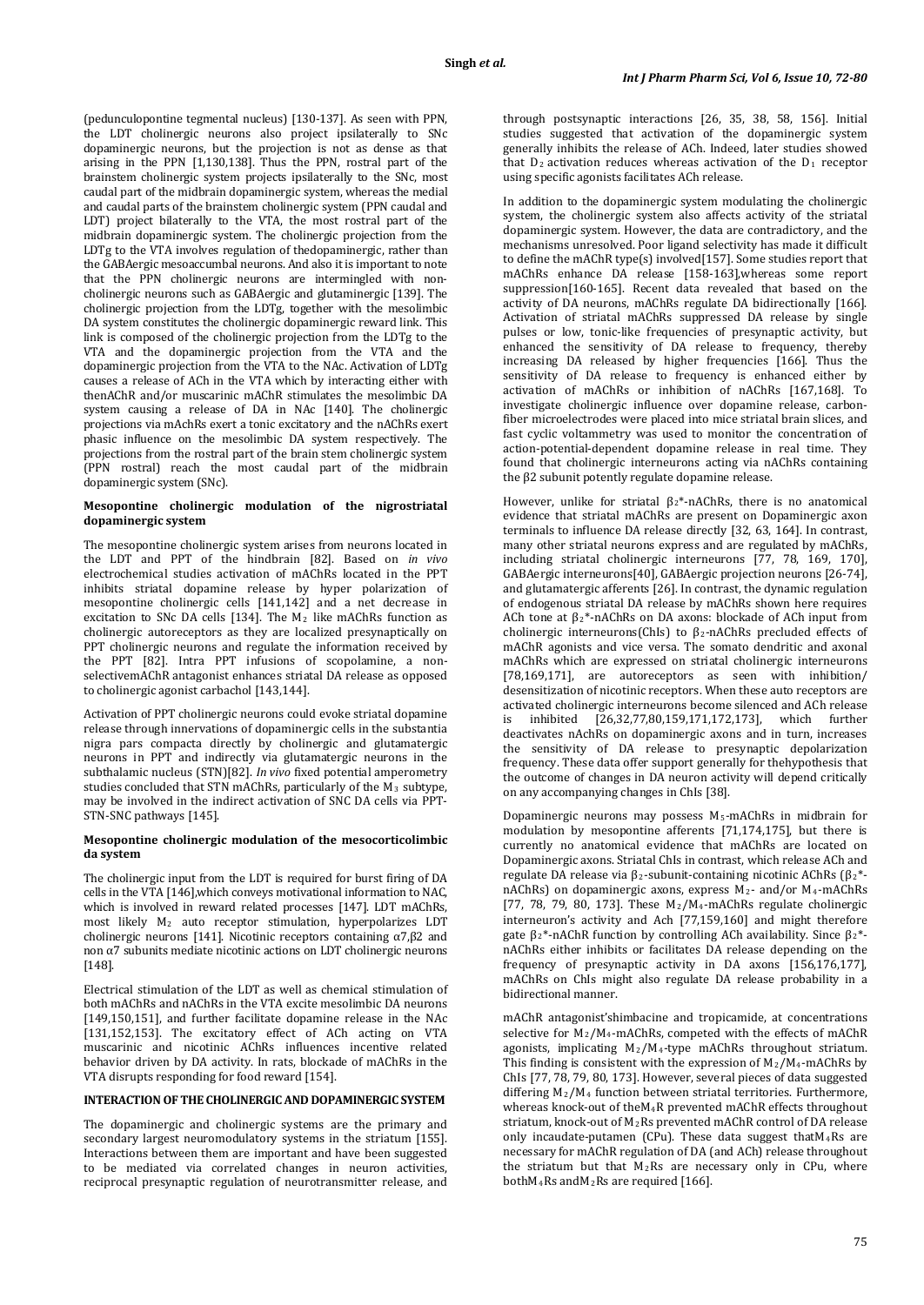Thus, distinct muscarinic mechanisms/receptors in subpopulations of ChIs may explain the differing mAChR control of DA release in CPu and NAc. These regional differences in  $M_2/M_4$  function could ultimately be exploited for discrete modulation of DA/ACh. For example, ACh/DA function might be modified selectively in NAc by activation of  $M_4$ Rs, and in CPu by  $M_2$ R inhibition [166]. DA release probability within the striatum is relatively high following a single action potential, whereas subsequent action potentials within a burst of action potentials are limited by short term depression [178,179]. However, ACh and presynaptic nAChRs control the DA release probability based on the activity of DA neurons and the multiple nAChR subunits [31,166,176,177,180,181]. Administration of nAChR antagonist or desensitization of nAChRs using nicotine reduces ACh action at nAChRs thereby reducing initial DA release probability and subsequently relieves short term depression [176,177]. Activation of nAChRs by ACh regulates DA axons release in response to single or low frequency action potentials as well as high frequency action potential, e. g. in a burst. Thus, nAChRs limits striatal DA release in response to frequency of activity of DA neurons in midbrain by acting as a low frequency pass filter and when they are turned off they act as a "high frequency pass" filter as the striatal DA release becomes highly sensitive to the frequency of activity of a neuron [156,176]. Thus reduced nAChR activity can either increase DA release during bursts of DA neuron activity (>20Hz) such as that seen after presentation of an unexpected reward or conditioned salient stimuli [119,182] and reduce DA release during low DA neuron activity such as that seen after omission of an expected reward [183]. By acting at the source of DA (in the midbrain) and at the target of DA fibers (in the striatum), nicotinic mechanisms exert multiple regulatory influences over DA signalling. Via those normal nicotinic mechanisms, the addictive drug, nicotine, exerts modulatory influences over the mesostriatal, mesocortical, and mesolimbic DA systems. Previous studies using the  $\alpha_6$  selective nAChR antagonist α-CTXMII has revealed that  $\alpha_6$  is the dominant nAChR subunit responsible for DA transmission in ventral striatum [180], whereasα<sub>6</sub>, α4, β2 nAChRs may dominate β2 nAChR function in NAc [184].

#### **CONCLUSION**

The cholinergic neurons in the pons region of the Hind brain, the PPT and LDT, provide the only known cholinergic projections to the SNc and VTA respectively. The activation of mesopontine cholinergic projection innervating the VTA causes a release of ACh which by interacting with nAChR/mAChR produces excitation of dopamine neurons and facilitates dopamine release in the NAcc. Thus dopamine's incentive-related behaviors are influenced by the excitatory effect of ACh in the VTA.

Furthermore, the mAChRs are known to regulate dopamine bidirectionally depending upon the activity of DA neurons. They do not simply suppress or enhance DA release but can do both depending on the frequency of depolarization and this variable mAChR control of DA release is not via variable striatal neuron types but is via the control of ACh release from striatal ChIs. While the cholinergic projections of mAChRs exert a tonic excitatory influence, nAChRs exert a phasic influence on the mesolimbic DA system.

As many neuropsychiatric disorders are manifestation of fluctuations in ACh and DA levels, their interaction should be given appropriate consideration.

Previous studies indicated that dopamine is necessary to elicit neural activity in the accumbens that drives the behavioral responses to cues. However the actual contribution of ACh towards this behavioral response is not known. It will be of great value to determine whether ACh apart from dopamine is also a powerful modulator of goal-directed behavioral responses.

Further research detailing the nature of the interactions between dopamine and ACh is necessary to precisely define their contributions towards these goal-directed behavioral responses.

## **CONFLICT OF INTEREST**

We declare no conflict of interest.

#### **REFERENCES**

- 1. Woolf NJ, Butcher LL. Cholinergic systems in the rat brain: III Projections from the pontomesencephalic tegmentum to the thalamus, tectum, basal ganglia, and basal forebrain. Brain Res Bull 1986;16:603-37.
- 2. Robbert H, Ted A, Eddy A. The cholinergic system and neostriatal memory functions. Behav Brain Res 2011;2:412-23.
- 3. Kawaguchi Y, Wilson CJ, Augood SJ, Emson PC. Striatal interneurones: chemical, physiological and morphological characterization. Trends Neurosci 1995;18:527-35.
- 4. Haber SN, Fudge JL, McFarland N. Striatonigrostriatal pathways in primates form an ascending spiral from the shell to the dorsolateral striatum. J Neurosci 2000;20:2369-82.
- 5. Kita H. Globus pallidus external segment. Prog Brain Res 2007;160:111-33.
- 6. Nambu A. Globus pallidus internal segment. Prog Brain Res 2007;160:135-50.
- 7. Pennartz CM, Groenewegen HJ, Lopes da Silva FH. The nucleus accumbens as a complex of functionally distinct neuronal ensembles: an integration of behavioural, electrophysiological and anatomical data. Prog Neurobiol 1994;42:719-61.
- 8. Heimer L. Basal forebrain in the context of schizophrenia. Brain Res Rev 2000;31:205-35.
- 9. Sarter M, Bruno JP. Cortical cholinergic inputs mediating arousal, attentional processing and dreaming: differential afferent regulation of the basal forebrain by telencephalic and brainstem afferents. Neurosci 2000;95:933-52.
- 10. Mogenson GJ, Jones DL, Yim CY. From motivation to action: functional interface between the limbic system and the motor system. Prog Neurobiol 1980;14:69-97.
- 11. Descarries L, Watkins KC, Garcia S, Bosler O, Doucet G. Dual character, asynaptic and synaptic, of the dopamine innervation in adult rat neostriatum: a quantitative autoradiographic and immunocytochemical analysis. J Comp Neurol 1996;375:167- 86.
- 12. Arbuthnott GW, Wickens J. Space, time and dopamine. Trends Neurosci 2007;30:62-9.
- 13. Nirenberg MJ, Vaughan RA, Uhl GR, Kuhar MJ, Pickel VM. The dopamine transporter is localized to dendritic and axonal plasma membranes of nigrostriatal dopaminergic neurons. J Neurosci 1996;16:436-47.
- 14. Nirenberg MJ, Chan J, Vaughan RA, Uhl GR, Kuhar MJ, Pickel VM. Immunogold localization of the dopamine transporter: an ultrastructural study of the rat ventral tegmental area. J Neurosci 1997;17:5255-62.
- 15. Pickel VM. Extrasynaptic distribution of monoamine transporters and receptors. Prog Brain Res 2000;125:267-76.
- 16. Agnati LF, Fuxe K, Bjelke B. Volume Transmission in the Brain. Am Sci 1992;80:362-73.
- 17. Garris PA, Ciolkowski EL, Pastore P, Wightman RM. Efflux of dopamine from the synaptic cleft in the nucleus accumbens of the rat brain. J Neurosci 1994;14:6084-93.
- 18. Gonon F. Prolonged and extrasynaptic excitatory action of dopamine mediated by D1 receptors in the rat striatum *in vivo*. J Neurosci 1997;17:5972-8.
- 19. Cragg SJ. Rice ME. Dancing past the DAT at a DA synapse. Trends Neurosci 2004;27:270-7.
- 20. Descarries L, Gisiger V, Steriade M. Diffuse transmission by acetylcholine in the CNS. Prog Neurobiol 1997;53:603-25.
- 21. Satoh K, Staines WA, Atmadja S, Fibiger HC. Ultrastructural observations of the cholinergic neuron in the rat striatum as identified by acetylcholinesterase pharmacohisto chemistry. J Neurosci 1983;10:1121-36.
- 22. Leontovich TA. Fine structure of subcortical ganglia. Z Neuropat Psikh 1954;54:168-78.
- DiFiglia M, Pasik P, Pasik T. A Golgi study of neuronal types in the neostriatum of monkeys. Brain Res 1976;114:245-56.
- 24. Grofova I. Types of striato-nigral neurones labeled by retrograde transport of horeseradish peroxidase. Appl Neurophysiol 1979;42:25-8.
- 25. Contant C, Umbriaco D, Garcia S, Watkins KC, Descarries L. Ultrastructural characterization of the acetylcholine innervation in adult rat neostriatum. Neurosci 1996;71:937-47.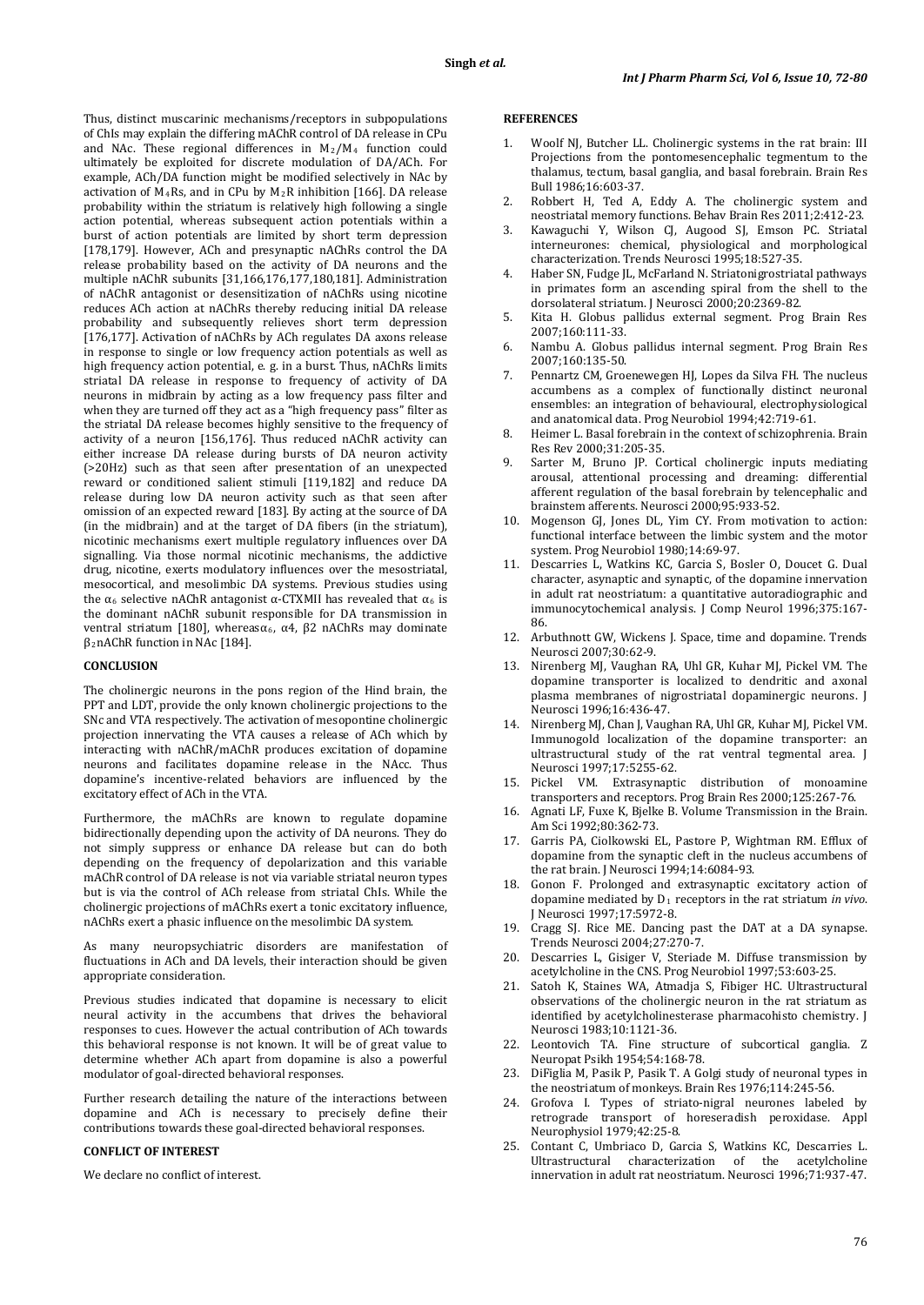- 26. Calabresi P, Centonze D, Gubellini P, Pisani A, Bernardi G. Acetylcholine-mediated modulation of striatal function. Trends Neurosci 2000;23:120-6.
- 27. Oorschot DE. Total number of rat striatal large interneurons and thalamic parafascicular neurons: a stereological study. Int Basal Ganglia Soc 1998;6:66.
- 28. Oorschot DE. Total number of neurons in the neostriatal, pallidal, subthalamic, and substantia nigral nuclei of the rat basal ganglia: a stereological study using the cavalieri and optical disector methods. J Comp Neurol 1996;366:580-99.
- 29. Descarries L, Mechawar N. Ultrastructural evidence for diffuse transmission by monoamine and acetylcholine neurons of the central nervous system. Prog Brain Res 2000;125:27-47.
- 30. Bennett BD, Wilson CJ. Spontaneous activity of neostriatal cholinergic interneurons-*in vitro*. J Neurosci 1999;19:5586-96.
- 31. Zhou FM, Liang Y, Dani JA. Endogenous nicotinic cholinergic activity regulates dopamine release in the striatum. Nat Neurosci 2001;4:1224-9.
- 32. Zhou FM, Wilson C, Dani JA. Muscarinic and nicotinic cholinergic mechanisms in the mesostriatal dopamine systems. Neurosci 2003;9:23-36.
- 33. Schultz W. Getting formal with dopamine and reward. Neuron 2002;36:241-63.
- 34. Berridge KC, Robinson TE. Parsing reward. Trends Neurosci 2003;26:507-13.
- 35. Centonze D, Gubellini P, Pisani A, Bernardi G, Calabresi P. Dopamine, acetylcholine and nitric oxide systems interact to induce corticostriatal synaptic plasticity. Rev Neurosci 2003;14:207-16.
- 36. Wickens JR, Reynolds JN, Hyland BI. Neural mechanisms of reward related motor learning. Curr Opin Neurobiol 2003;13:685-90.
- 37. Wise RA. Dopamine, learning and motivation. Nat Rev Neurosci 2004;5:483-94.
- 38. Morris G, Arkadir D, Nevet A, Vaadia E, Bergman H. Coincident but distinct messages of midbrain dopamine and striatal tonically active neurons. Neuron 2004;43:133-43.
- 39. Joshua M, Adler A, Mitelman R, Vaadia E, Bergman H. Midbrain dopaminergic neurons and striatal cholinergic interneurons encode the difference between reward and aversive events at different epochs of probabilistic classical conditioning trials. J Neurosci 2008;28:11673-84.
- 40. Koos T, Tepper JM. Dual cholinergic control of fast spiking interneurons in the neostriatum. J Neurosci 2002;22:529-35.
- 41. Missale C, Nash SR, Robinson SW, Jaber M, Caron MG. Dopamine receptors: from structure to function. Physiol Rev 1998;78:189-225.
- 42. Boyson SJ, McGonigle P, Molinoff PB. Quantitative autoradiographic localization of the  $D_1$  and  $D_2$  subtypes of dopamine receptors in rat brain. J Neurosci 1986;6:3177-88.
- 43. Richfield EK, Penney JB, Young AB. Anatomical and affinity state comparisons between dopamine D <sup>1</sup> and D2 receptors in the rat central nervous system. Neurosci 1989;30:767-77.
- 44. Levey AI, Hersch SM, Rye DB, Sunahara RK, Niznik HB, Kitt CA, *et al*. Localization of D <sup>1</sup> and D2 dopamine receptors in brain with subtype specific antibodies. Proc Natl Acad Sci 1993;90:8861-65.
- 45. Gerfen CR, Engber TM, Mahan LC, Susel Z, Chase TN, Monsma FJ, *et al*. D <sup>1</sup> and D2 dopamine receptor regulated gene expression of striatonigral and striatopallidal neurons. Sci 1990;250:1429-32.
- 46. Bergson C, Mrzljak L, Smiley JF, Pappy M, Levenson R. Goldman RPS. Regional, cellular, and subcellular variations in the distribution of D <sup>1</sup> and D5 dopamine receptors in primate brain. J Neurosci 1995;15:7821-36.
- 47. Wong AC, Shetreat ME, Clarke JO, Rayport S. D 1-and D2 -like dopamine receptors are co-localized on the presynaptic varicosities of striatal and nucleus accumbens neurons *in vitro*. Neurosci 1999;89:221-33.
- 48. Aizman O, Brismar H, Uhlen P, Zettergren E, Levey AI, Forssberg H, *et al*. Anatomical and physiological evidence for D <sup>1</sup> and D2 dopamine receptor colocalization in neostriatal neurons. Nat Neurosci 2000;3:226-30.
- 49. Nicola SM, Surmeier J, Malenka RC. Dopaminergic modulation of neuronal excitability in the striatum and nucleus accumbens. Annu Rev Neurosci 2000;23:185-215.
- 50. Hernandez-Lopez S, Tkatch T, Perez-Garci E, Galarraga E, Bargas J, Hamm H, et al. D<sub>2</sub> dopamine receptors in striatal medium spiny neurons reduce L-type Ca2+ currents and excitability via a novel PLC[beta]1-IP3-calcineurin-signaling cascade. J Neurosci 2000;20:8987-95.
- 51. West AR, Grace AA. Opposite influences of endogenous dopamine  $D_1$  and  $D_2$  receptor activation on activity states and electrophysiological properties of striatal neurons: studies combining in-vivo intracellular recordings and reverse microdialysis. J Neurosci 2002;22:294-304.
- 52. Yan Z, Song WJ, Surmeier DJ. D <sup>2</sup> dopamine receptors reduce Ntype Ca2+ currents in rat neostriatal cholinergic interneurons through a membrane-delimited, protein-kinase-C-insensitive pathway. J Neurophysiol 1997;77:1003-15.
- 53. Damsma G, Tham CS, Robertson GS, Fibiger HC. Dopamine D<sub>1</sub> receptor stimulation increases striatal acetylcholine release in the rat. Eur J Pharmacol 1990;186:335-8.
- 54. Imperato A, Obinu MC, Casu MA, Mascia MS, Dazzi L, Gessa GL. Evidence that neuroleptics increase striatal acetylcholine release through stimulation of dopamine D 1 receptors. J Pharmacol Exp Ther 1993;266:557-62.
- 55. DeBoer P, Abercrombie ED. Physiological release of striatal acetylcholine *in vivo*: modulation by  $D_1$  and  $D_2$  dopamine receptor subtypes. J Pharmacol Exp Ther 1996;277:775-83.
- 56. Aosaki T, Kiuchi K, Kawaguchi Y. Dopamine D 1 -like receptor activation excites rat striatal large aspiny neurons *in vitro*. J Neurosci 1998;18:5180-90.
- 57. Pisani A, Bonsi P, Centonze D, Calabresi P, Bernardi G. Activation of D 2 -like dopamine receptors reduces synaptic inputs to striatal cholinergic interneurons. J Neurosci 2000;20:1-6.
- 58. Zhou FM, Wilson CJ, Dani JA. Cholinergic interneuron characteristics and nicotinic properties in the striatum. J Neurobiol 2002;53:590-605.
- 59. Wada E, Wada K, Boulter J, Deneris E, Heinemann S, Patrick J, *et al*. Distribution of alpha 2, alpha 3, alpha 4, and beta 2 neuronal nicotinic receptor subunit mRNAs in the central nervous system: a hybridization histochemical study in the rat. J Comp Neurol 1989;284:314-35.
- 60. Colquhoun LM, Patrick JW. Pharmacology of neuronal nicotinic acetylcholine receptor subtypes. Adv Pharmacol 1997;39:191- 220.
- 61. Seguela P, Wadiche J, Dineley-Miller K, Dani JA, Patrick JW. Molecular cloning, functional properties, and distribution of rat brain alpha 7: a nicotinic cation channel highly permeable to calcium. J Neurosci 1993;13:596-604.
- 62. Picciotto MR, Zoli M, Rimondini R, Lena C, Marubio LM, Pich EM, *et al*. Acetylcholine receptors containing the β<sup>2</sup> subunit are involved in the reinforcing properties of nicotine. Nature 1998;391:173-7.
- 63. Jones IW, Bolam JP, Wonnacott S. Presynaptic localization of the nicotinic acetylcholine receptor  $\beta_2$  sub unit the nicotinic acetylcholine receptor β 2 the nicotinic acetylcholine receptor  $\beta_2$  sub unit<br>immunoreactivity in rat nigrostriatal dopaminergic neurons. J Comp Neurol2001;439:235-47.
- 64. Klink R, de Kerchove d'Exaerde A, Zoli M, Changeux JP. Molecular and physiological diversity of nicotinic acetylcholine<br>receptors in the midbrain dopaminergic nuclei. receptors in the midbrain dopaminergic nuclei. Neurosci2001;21:1452-63.
- 65. Pidoplichko VI, DeBiasi M, Williams JT, Dani JA. Nicotine activates and desensitizes midbrain dopamine neurons. Nature 1997;390:401-4.
- 66. Dani JA, De Biasi M. Cellular mechanisms of nicotine addiction. PharmacolBiochem Behav2001;70:439-46.
- 67. Schwartz RD, Lehmann J, Kellar KJ. Presynaptic nicotinic cholinergic receptors labeled by [3H]acetylcholine on serotonin axons Neurochem1984;42:1495-8.
- 68. Hill JA, Jr Zoli M, Bourgeois JP, Changeux JP. Immunocytochemical localization of a neuronal nicotinic receptor: the beta 2-subunit. J Neurosci1993;13:1551-68.
- 69. Wonnacott S. Presynaptic nicotinic ACh receptors. Trends Neurosci1997;20:92-98.
- 70. Zhang W, Basile AS, Gomeza J, Volpicelli LA, Levey AI, Wess J. Characterization of central inhibitory muscarinic autoreceptors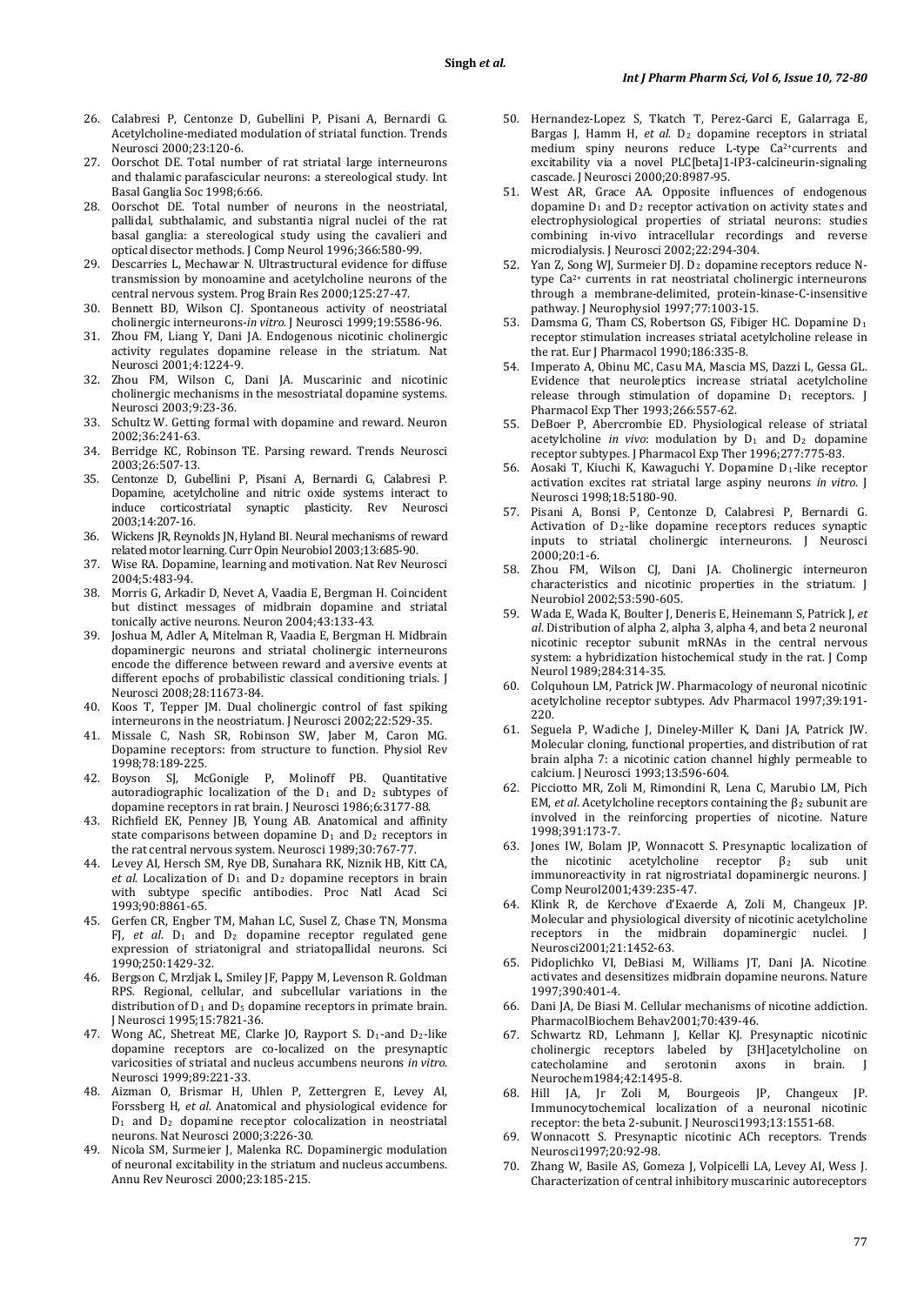by the use of muscarinic acetylcholine receptor knock-out mice. J Neurosci2002a; 22:1709-17.

- 71. Weiner DM, Levey AI, Brann MR. Expression of muscarinic acetylcholine and dopamine receptor mRNAs in rat basal ganglia. Proc Natl Acad Sci1990;87:7050-4.
- 72. Levey AI, Kitt CA, Simonds WF, Price DL, Brann MR. Identification and localization of muscarinic acetylcholine receptor proteins in brain with subtype-specific antibodies. J Neurosci1991;11:3218-26.
- 73. Santiago MP, Potter LT. Biotinylated  $m_4$ -toxin demonstrates more M4 muscarinic receptor protein on direct than indirect striatal projection neurons. Brain Res 2001;894:12-20.
- 74. Yan Z, Flores-Hernandez J, Surmeier DJ. Coordinated expression of muscarinic receptor messenger RNAs in striatal medium spiny neurons. Neurosci 2001;103:1017-24.
- 75. Shen W, Hamilton SE, Nathanson NM, Surmeier DJ. Cholinergic suppression of KCNQ channel currents enhances excitability of striatal medium spiny neurons. J Neurosci 2005;25:7449-58.
- 76. Wang Z, Kai L, Day M, Ronesi J, Yin HH, Ding J. Dopaminergic control of corticostriatal long-term synaptic depression in medium spiny neurons is mediated by cholinergic interneurons. Neuron 2006;50:443-52.
- 77. Yan Z, Surmeier DJ. Muscarinic (m2/m4) receptors reduce Nand P-type Ca2+ currents in rat neostriatal cholinergic interneurons through a fast, membrane-delimited, G-protein pathway. J Neurosci1996;16:2592-604.
- 78. Alcantara AA, Mrzljak L, Jakab RL, Levey AI, Hersch SM, Goldman-RakicPS. Muscarinic m <sup>1</sup> and m2 receptor proteins in local circuit and projection neurons of the primate striatum: anatomical evidence for cholinergic modulation of glutamatergic pre-fronto-striatal pathways. J Comp Neurol 2001;434:445-60.
- 79. Bernard V, Laribi O, Levey AI, Bloch B. Subcellular redistribution of m 2 muscarinic acetylcholine receptors in striatal interneurons *in vivo* after acute cholinergic stimulation. J Neurosci 1998;18:10207-18.
- 80. Ding J, Guzman JN, Tkatch T, Chen S, Goldberg JA, Ebert PJ. RGS4-dependent attenuation of M 4 autoreceptor function in striatal cholinergic interneurons following dopamine depletion. Nat Neurosci 2006;9:832-42.
- 81. Mink JW. The basal ganglia: focused selection and inhibition of competing motor programs. Prog Neurobiol 1996;50:381-425.
- 82. Lester DB, Rogers TD, Blaha CD. Acetylcholine–Dopamine interactions in the pathophysiology and treatment of CNS disorders. CNS Neurosci Ther 2001;00:1-26.
- 83. Fallon GH, Moore RY. Catecholamine innervation of the basal forebrain IV. Topography of the dopamine projection to the basal forebrain and neostriatum. J Comp Neurol 1978;180:545- 80.
- 84. Le Moal M, Simon H. Mesocorticolimbic dopaminergic network: functional and regulatory roles. Physiol Rev 1991;71:155-234.
- 85. Blaha CD, Phillips AG. Application of *in vivo* electrochemistry to the measurement of changes in dopamine release during intracranial self-stimulation. J Neurosci Meth 1990;34:125-33.
- 86. Wise RA, Rompre PP. Brain dopamine and reward. Annu Rev Psychol 1989;40:191-225.
- 87. Albanese A, Minciacchi D. Organization of the ascending projections from the ventral tegmental area: a multiple fluorescent retrograde tracer study in the rat. J Comp Neurol 1983;216:406-20.
- 88. Bjorklund A, Lindvall O. Dopamine-containing systems in the CNS. In: Bjorklund, A, Hokfelt, T. Classical transmitters inthe CNS. Handbook of chemical neuroanatomy*.* 2nd ed. Amsterdam: Elsevier Press; 1984. p. 55-122.
- 89. Everitt BJ, Robbins TW. Neural systems of reinforcement for drug addiction: from actions to habits to compulsion. Nat Neurosci 2005;8:1481-9.
- 90. Ungerstedt U. Stereotaxic mapping of the monoamine pathways in the rat brain. Acta Physiol Scand Suppl 1971;367:1-48.
- 91. Routtenberg A, Malsbury C. Brainstem pathways of reward. J Comp Physiol Psychol 1969;68:22-30.
- 92. Wang HL, Morales M. The corticotropin releasing factor binding protein (CRF-BP) within the ventral tegmental area is

expressed in a subset of dopaminergic neurons. J Comp Neurol 2008;509:302-18.

- 93. Gerfen CR, Baimbridge KG, Miller JJ. The neostriatal mosaic: compartmental distribution of calcium-binding protein and parvalbumin in the basal ganglia of the rat and monkey. Proc Natl Acad Sci 1985;82:8780-4.
- 94. Grace AA, Onn SP. Morphology and electrophysiological properties of immunocytochemically identified rat dopamine neurons recorded *in vitro*. J Neurosci 1989;9:3463-81.
- 95. Liang CL, Sinton CM, Sonsalla PK, German DC. Midbrain dopaminergic neurons in the mouse that contain calbindin-D28k exhibit reduced vulnerability to MPTP-induced neurodegeneration. Neurodegeneration 1996;5:313-8.
- 96. Brown MT, Henny P, Bolam JP, Magill PJ. Activity of neurochemically heterogeneous dopaminergic neurons in the substantia nigra during spontaneous and driven changes in brain state. J Neurosci 2009;29:2915-25.
- 97. Mantz J, Thierry AM, Glowinski J. Effect of noxious tail pinch on the discharge rate of mesocortical and mesolimbic dopamine neurons: selective activation of the mesocortical system. Brain Res 1989;476:377-81.
- 98. Margolis EB, Lock H, Hjelmstad GO, Fields HL. The ventral tegmental area revisited: is there an electrophysiological marker for dopaminergic neurons? J Physiol 2006;577:907-24.
- 99. Lammel S, Hetzel A, Hackel O, Jones I, Liss B, Roeper J. Unique properties of mesoprefrontal neurons within a dual mesocorticolimbic dopamine system. Neuron 2008;57:760-73.
- 100. Schultz W. Predictive reward signal of dopamine neurons. J Neurophysiol 1998;80:1-27.
- 101. Rosin DL, Weston MC, Sevigny CP, Stornetta RL, Guyenet PG. Hypothalamic orexin (hypocretin) neurons express vesicular glutamate transporters VGLUT1 or VGLUT2. J Comp Neurol 2003;465:593-603.
- 102. Georges F, Aston-Jones G. Activation of ventral tegmental area cells by the bed nucleus of the stria terminalis: a novel excitatory amino acid input to midbrain dopamine neurons. J Neurosci 2002;22:5173-87.
- 103. Geisler S, Zahm DS. Afferents of the ventral tegmental area in the rat anatomical sub-stratum for integrative functions. J Comp Neurol 2005;490:270-94.
- 104. Grenhoff J, Nisell M, Ferre S, Aston-Jones G, Svensson TH. Noradrenergic modulation of midbrain dopamine cell firing elicited by stimulation of the locus coeruleus in the rat. J Neural Transm 1993;93:11-25.
- 105. Koob GF. Neural mechanisms of drug reinforcement. Ann NY Acad Sci 1992b; 654:171-91.
- 106. Sesack SR, Pickel VM. Ultrastructural relationship between terminals immunoreactive for enkephalin, GABA, or both neurotransmitters in the rat ventral tegmenal area. Brain Res 1995;672:261-75.
- 107. Greenwell TN, Zangen A, Martin-Schild S, Wise RA, Zadina JE. immunoreactive cells in the hypothalamus are labeled by fluorogold injections to the ventral tegmental area. J Comp Neurol 2002;454:320-8.
- 108. Semba K, Fibiger HC. Afferent connections of the laterodorsal and the pedunculopontine tegmental nuclei in the rat: a retroand antero-grade transport and immunohistochemical study. J Comp Neurol 1992;323:387-410.
- 109. Fadel J, Deutch AY. Anatomical substrates of orexin-dopamine interactions: lateral hypothalamic projections to the ventral tegmental area. Neurosci 2002;111:379-87.
- 110. Korotkova TM, Sergeeva OA, Eriksson KS, Haas HL, Brown RE. Excitation of ventral tegmental area dopaminergic and nondopaminergic neurons by orexins/hypocretins. Neurosci 2003;23:7-11.
- 111. Clements JR, Grant S. Glutamate-like immunoreactivity in neurons of the laterodorsal tegmental and pedunculopontine nuclei in the rat. Neurosci Lett 1990;120:70-3.
- 112. Clements JR, Toth DD, Highfield DA, Grant SJ. Glutamate-like immunoreactivity is present within cholinergic neurons of the laterodorsal and pedunculopontine nuclei. Adv Experi Med Biol 1991;295:127-42.
- 113. Futami T, Takakusaki K, Kitai ST. Glutamatergic and cholinergic inputs from the pedunculopontine tegmentqal nucleus to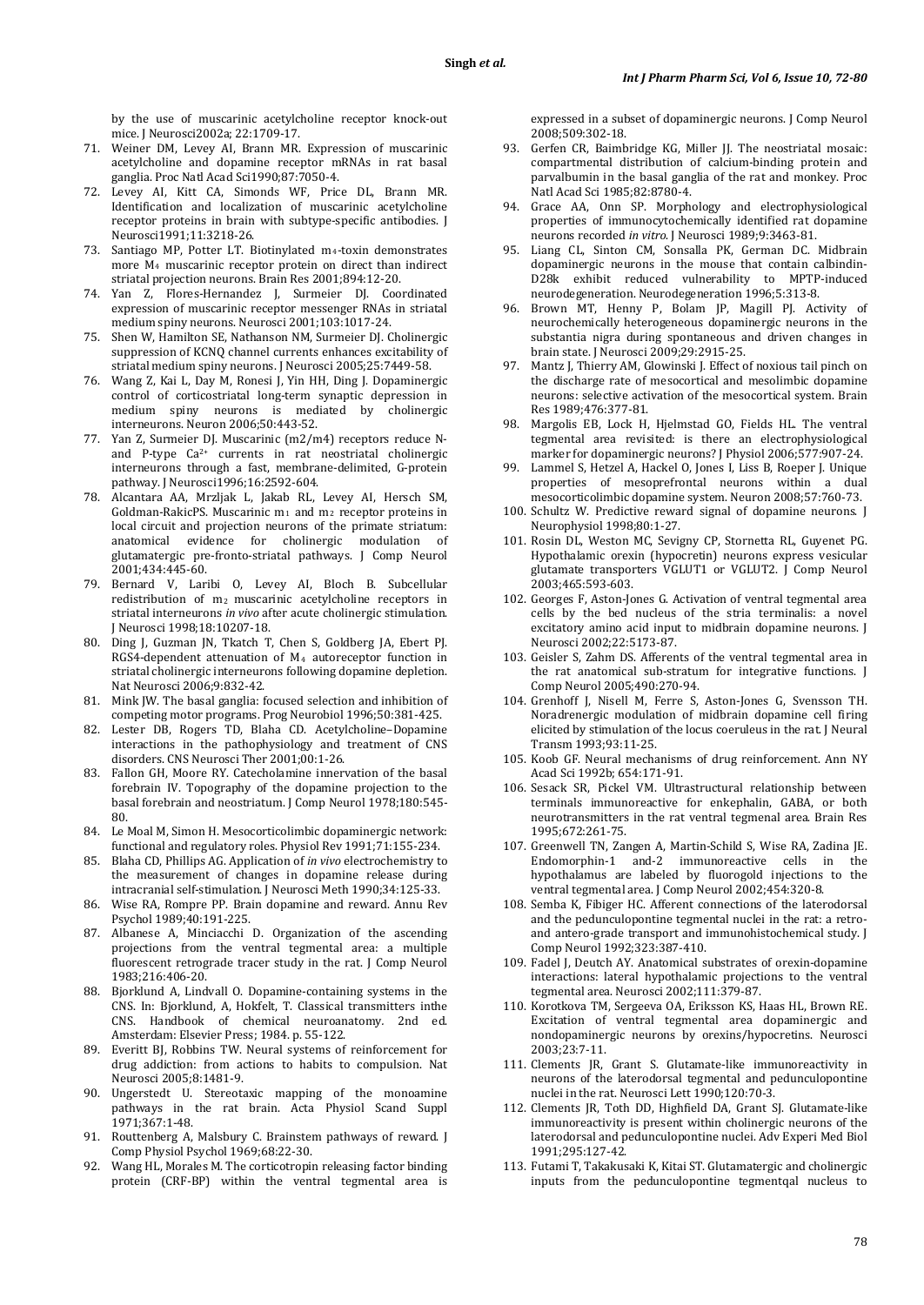dopamine neurons in the substantia nigra pars compacta. Neurosci Res 1995;21:33-42.

- 114. Albe-Fessard D, Rocha-Miranda C, Oswaldo-Cruz E. Activitiesevoked in the caudate nucleus of the cat in response<br>to various types of afferent stimulation. to various types of afferent stimulation. Electroencephalography and Clin Neurophysiol 1960;12:649- 61.
- 115. Wilson CJ. The generation of natural firing patterns in neostriatal neurons. Prog Brain Res 1993;99:277-97.
- 116. Wilson CJ, Chang HT, Kitai ST. Firing patterns and synaptic potentials of identified giant aspiny interneurons in the rat neostriatum. J Neurosci 1990;10:508-19.
- 117. Grace AA, Bunney BS. The control of firing pattern in nigral dopamine neurons: burst firing. J Neurosci 1984a; 4:2877-90.
- 118. Grace AA, Bunney BS. The control of firing pattern in nigral dopamine neurons: single spike firing. J Neurosci 1984b; 4:2866-76.
- 119. Hyland BI, Reynolds JN, Hay J, Perk CG, Miller R. Firing modes of midbrain dopamine cells in the freely moving rat. Neurosci 2002;114:475-92.
- 120. Wightman RM, Zimmerman JB. Control of dopamine extracellular concentration in rat striatum by impulse flow and uptake. Brain Res Rev 1990;15:135-44.
- 121. Schultz W. Reward signalling by dopamine neurons. Neurosci 2001;7:293-302.
- 122. Schultz W, Apicella P, Ljungberg. Responses of monkey dopamine neurons to reward and conditioned stimuli during successive steps of learning a delayed response task. J Neurosci 1993;13:900-13.
- 123. Butcher LL, Woolf NJ. The Rat Nervous System. 3rd. ed. USA: Elsevier Press; 2003. p. 1257-68.
- 124. Woolf NJ. Cholinergic systems in mammalian brain and spinal cord. Prog Neurobiol 1991;37:475-524.
- 125. Fine A, Hoyle C, Maclean CJ, Levatte TL, Baker HF, Ridley RM. Learning impairments following injection of a selective cholinergic immunotoxin, ME20.4 IgG-saporin, into basal nucleus of Myernert in monkeys. Neurosci 1997;81:331-43.
- 126. Hasselmo ME, Anderson BP, Bower JM. Cholinergic modulation of cortical associative memory function. J Neurophysiol 1992;67:1230-46.
- 127. Bucci DJ, Holland PC, Gallgher M. Removal of cholinergic input to rat posterior parietal cortex disrupts incremental processing of conditioned stimuli. J Neurosci 1998;18:8038-46.
- 128. Berninato M. Spencer RF. A cholinergic projection to the rat substantia nigra from the pedunculopontine tegmental nucleus. Brain Res 1987;412:169-74.
- 129. Clarke PBS, Hommer DW, Pert A, Skirboll LH. Innervation of substantia nigra neurons by cholinergic afferents from pedunculopontine nucleus in the rat: neuroanatomical and electrophysiological evidence. Neurosci 1987;23:1011-9.
- 130. Oakman SA, Faris PL, Kerr PE, Cozzari C, Hartman BK. Distribution of pontomesencephalic cholinergic neurons projecting to substantia nigra differs significantly from those projecting to ventral tegmental area. J Neurosci 1995;15:5859- 69.
- 131. Blaha CD, Allen LF, Das S, Inglis WL, Latimer MP, Vincent SR. *et al*. Modulation of dopamine efflux in the nucleus accumbens after cholinergic stimulation of the ventral tegmental area in intact, pedunculopontine tegmental nucleus-lesioned, and laterodorsal tegmental nucleus-lesioned rats. J Neurosci 1996;16:714-22.
- 132. Winn P, Brown VJ, Inglis WL. On the relationships between the striatum and the pedunculopontine tegmental nucleus. Crit Rev Neurobiol 1997;11:241-61.
- 133. Forster GL, Blaha CD. Pedunculopontine tegmental stimulation evokes striatal dopamine efflux by activation of acetylcholine and glutamate receptors in the midbrain and pons of the rat. Eur J Neurosci 2000a;17:751-62.
- 134. Forster GL, Blaha CD. Laterodorsal tegmental stimulation elicits dopamine efflux in the rat nucleus accumbens by activation of acetylcholine and glutamate receptors in the ventral tegmental area. Eur J Neurosci 2003;12:3596-604.
- 135. Jackson A, Crossman AR. Nucleus tegmenti pedunculopontinus: efferent connections with special reference to the basal ganglia,

studies in the rat by anterograde horse radish peroxidase. Neurosci 1983;10:725-65.

- 136. Fujimoto K, Ikeguchi K, Yoshida M. Decrease and recovery of coline acetyltransferase activity in medial thalamus and ventral tegmental area after destruction of pedunculopontine nucleus areas in rat. Neurosci Res 1990;9:48-53.
- 137. Yeomans JS, Mathur A, Tampakeras M. Rewarding brain stimulation: role of tegmental cholinergic neurons that activate dopamine neurons. Behav Neurosci 1993;107:1077-87.
- 138. Gould E, Woolf NJ, Butcher LL. Cholinergic projections to the substantia nigra from the pedunculopontine and laterodorsal tegmental nuclei. Neurosci 1989;28:611-24.
- 139. Mena-Segovia J, Winn P, Bolam JP. Cholinergic modulation of midbrain dopaminergic systems. Brain Res Rev 2008;58:265- 71.
- 140. Jerlhag E. The cholinergic-dopaminergic reward link and addictive behaviours: Pharmacology. Sweden: The Sahlgrenska Academy at Goteborg University; 2007. p. 1-128.
- 141. Luebke JI, McCarley RW, Greene RW. Inhibitory action of muscarinic agonists on neurons in the rat laterodorsal tegmental nucleus *in vitro*. J Neurophysiol 1993;70:2128-35.
- 142. Leonard CS, Llinas R. Serotonergic and cholinergic inhibition of mesopontine cholinergic neurons controlling REM sleep: an *in vitro* electrophysiological study. Neuroscience 1994;59:309-30.
- 143. Chapman CA, Yeomans JS, Blaha CD, Blackburn JR. Increased striatal dopamine efflux follows scopolamine administered systemically or to the tegmental pedunculopontine nucleus. Neuroscience1997;76:177-86.
- 144. Mathur A, Shandarin A, LaViolette SR, Parker J, Yeomans JS. Locomotion and stereotypy induced by scopolamine:<br>contributions of muscarinic receptors near the contributions of muscarinic receptors near the pedunculopontine tegmental nucleus. Brain Res1997;775:144- 55.
- 145. Shen KZ, Johnson SW. Presynaptic dopamine  $D_2$  and muscarine M3 receptors inhibit excitatory and inhibitory transmission to rat subthalamic neurones *in vitro*. J Physiol2000;525:331-41.
- 146. Lodge DJ, Grace AA. The laterodorsal tegmentum is essential for burst firing of ventral tegmental area dopamine neurons. Proc Natl Acad Sci2006;103:5167-72.
- 147. Cooper DC. The significance of action potential bursting in the brain reward circuit. Neurochem Int2002;41:333-40.
- 148. Ishibashi M, Leonard CS, Kohlmeier KA. Nicotinic activation of laterodorsal tegmental neurons: Implications for addiction to nicotine. Neuropsychopharmacology 2009;34:2529-47.
- 149. Lacey MG, Calabresi P, North RA. Muscarine depolarizes rat substantia nigra zona compacta and ventral tegmental neurons *in vitro* through M1 -like receptors. J Pharmacol Exp Ther1990;253:395-400.
- 150. Calabresi P, Lacey MG, North RA. Nicotinic excitation of rat ventral tegmental neurones *in vitro* studied by intracellular recording. Br J Pharmacol1989;98:135-40.
- 151. Gronier B, Rasmussen K. Activation of midbrain presumed dopaminergic neurons by muscarinic cholinergic receptors: an *in vivo* electrophysiological study in the rat. Br J Pharmacol 1998;124:455-64.
- 152. Miller AD, Blaha CD. Midbrain muscarinic receptor mechanisms underlying regulation of mesoaccumbens and nigrostriatal dopaminergic transmission in the rat. Eur J Neurosci2005;21:1837-46.
- 153. Nisell M, Nomikos GG, Svensson TH. Systemic nicotine-induced dopamine release in the rat nucleus accumbens is regulated by nicotinic receptors in the ventral tegmental area. Synapse1994;16:36-44.
- 154. Ikemoto S, Panksepp J. Dissociations between appetitive and consummatory responses by pharmacological manipulations of reward-relevant brain regions. BehavNeurosci1996;110:331-45.
- 155. Havekes R, Abel T, Van der Zee EA. The cholinergic system and Behavioural Research2011;221:412-23.
- 156. Cragg SJ. Meaningful silences: how dopamine listens to the ACh pause. Trends Neurosci2006;29:125-31.
- 157. Wess J, Eglen RM, Gautam D. Muscarinic acetylcholine receptors: mutant mice provide new insights for drug development. Nat Rev Drug Discov2007;6:721-33.